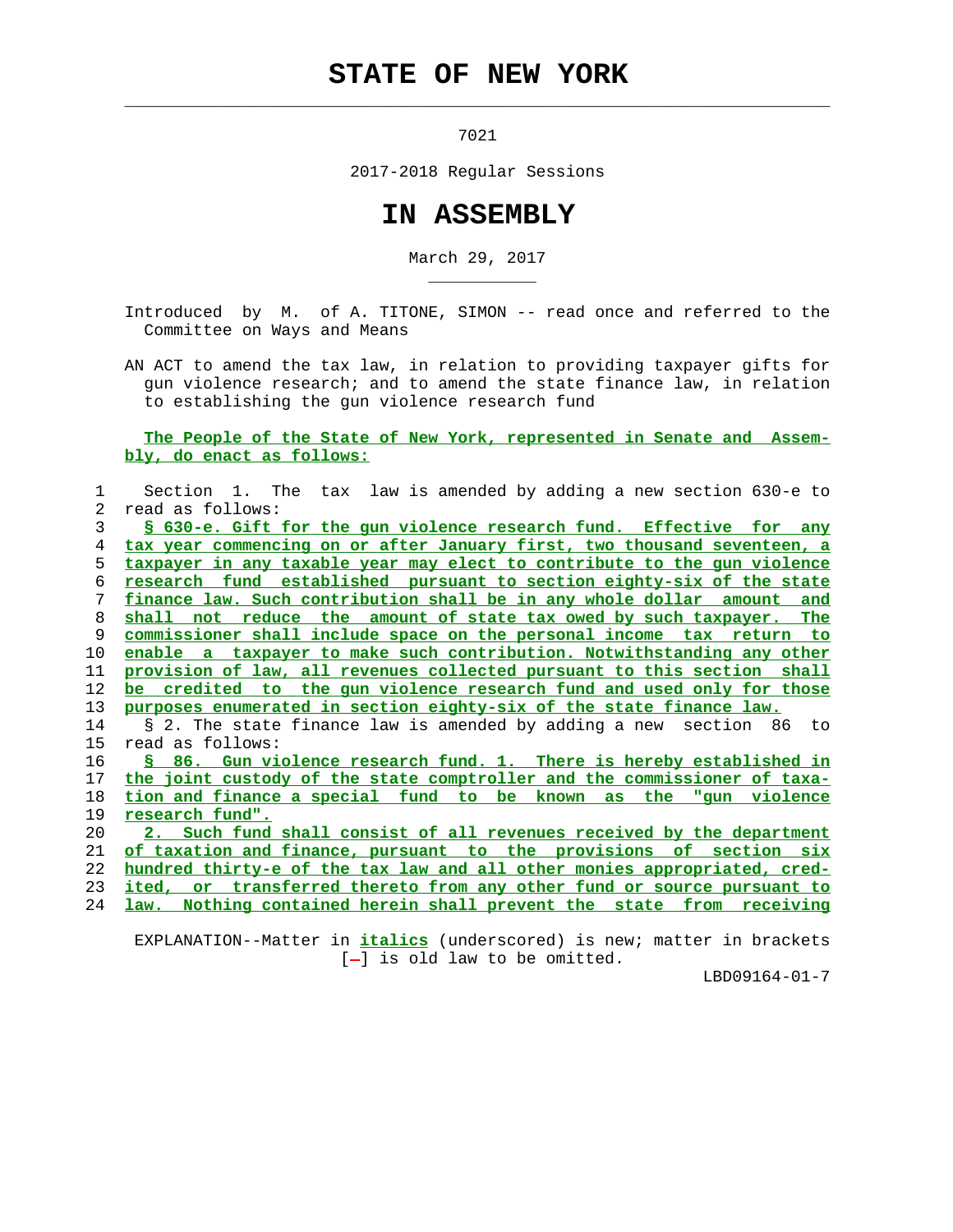A. 7021 2

| 1  | grants, gifts or bequests for the purposes of the fund as defined in     |
|----|--------------------------------------------------------------------------|
| 2  | this section and depositing them into the fund according to law.         |
| 3  | 3. (a) Monies of the fund shall be expended to the department of         |
|    | health and the state university of New York for qun violence research.   |
| 4  |                                                                          |
| 5  | The department of health and the state university of New York shall      |
| 6  | provide grants for the purpose of advancing and financing gun violence   |
| 7  | research.                                                                |
| 8  | (b) Notwithstanding any inconsistent provision of section one hundred    |
| 9  | sixty-three of this chapter, the commissioner of health and the chancel- |
| 10 | lor of the state university of New York are authorized to enter into a   |
| 11 | contract or contracts under paragraph (a) of this subdivision without a  |
| 12 | competitive bid or request for proposal process, provided, however,      |
| 13 | that:                                                                    |
| 14 | (i) The department of health and the state university of New York        |
| 15 | shall post on their websites, for a period of no less than thirty days:  |
| 16 | (1) a description of the proposed services to be provided pursuant to    |
| 17 | the contract or contracts;                                               |
| 18 | (2) the criteria for selection of a contractor or contractors;           |
| 19 | (3) the period of time during which a prospective contractor may seek    |
| 20 | selection, which shall be no less than thirty days after such informa-   |
| 21 | tion is first posted on the websites; and                                |
| 22 | (4) the manner by which a prospective contractor may seek such           |
| 23 | selection, which may include submission by electronic means.             |
| 24 | (ii) All reasonable and responsive submissions that are received from    |
| 25 | prospective contractors in a timely fashion shall be reviewed by the     |
| 26 | commissioner of health and the chancellor of the state university of New |
|    |                                                                          |
| 27 | York; and                                                                |
| 28 | (iii) The commissioner of health and the chancellor of the state         |
| 29 | university of New York shall select such contractor or contractors that, |
| 30 | in their discretion, are best suited to serve the purposes of this       |
| 31 | section.                                                                 |
| 32 | 4. (a) On or before the first day of February each year, the comp-       |
| 33 | troller shall certify to the governor, temporary president of the        |
| 34 | senate, speaker of the assembly, chair of the senate finance committee   |
| 35 | and chair of the assembly ways and means committee, the amount of money  |
| 36 | deposited by each source in the New York state qun violence research     |
| 37 | fund during the preceding calendar year as the result of revenue derived |
| 38 | pursuant to section six hundred thirty-e of the tax law and from all     |
| 39 | other sources.                                                           |
| 40 | (b) On or before the first day of February each year, the commissioner   |
| 41 | of health in coordination with the chancellor of the state university of |
| 42 | New York shall provide a written report to the temporary president of    |
| 43 | the senate, speaker of the assembly, chair of the senate finance commit- |
| 44 | tee, chair of the assembly ways and means committee, chair of the senate |
| 45 | committee on health, chair of the assembly health committee, the state   |
| 46 | comptroller and the public. Such report shall include how monies of the  |
| 47 | fund were utilized during the preceding calendar year and shall include: |
| 48 | (i) the amount of money disbursed from the fund and the award process    |
| 49 | used for such disbursements;                                             |
| 50 | (ii) recipients of awards from the fund;                                 |
| 51 | (iii) the amount awarded to each;                                        |
| 52 | (iv) the purposes for which such awards were granted; and                |
| 53 | (v) a summary financial plan for such monies which shall include esti-   |
| 54 | mates of all receipts and all disbursements for the current and succeed- |
| 55 | ing fiscal years, along with the actual results from the prior fiscal    |
| 56 | year.                                                                    |
|    |                                                                          |